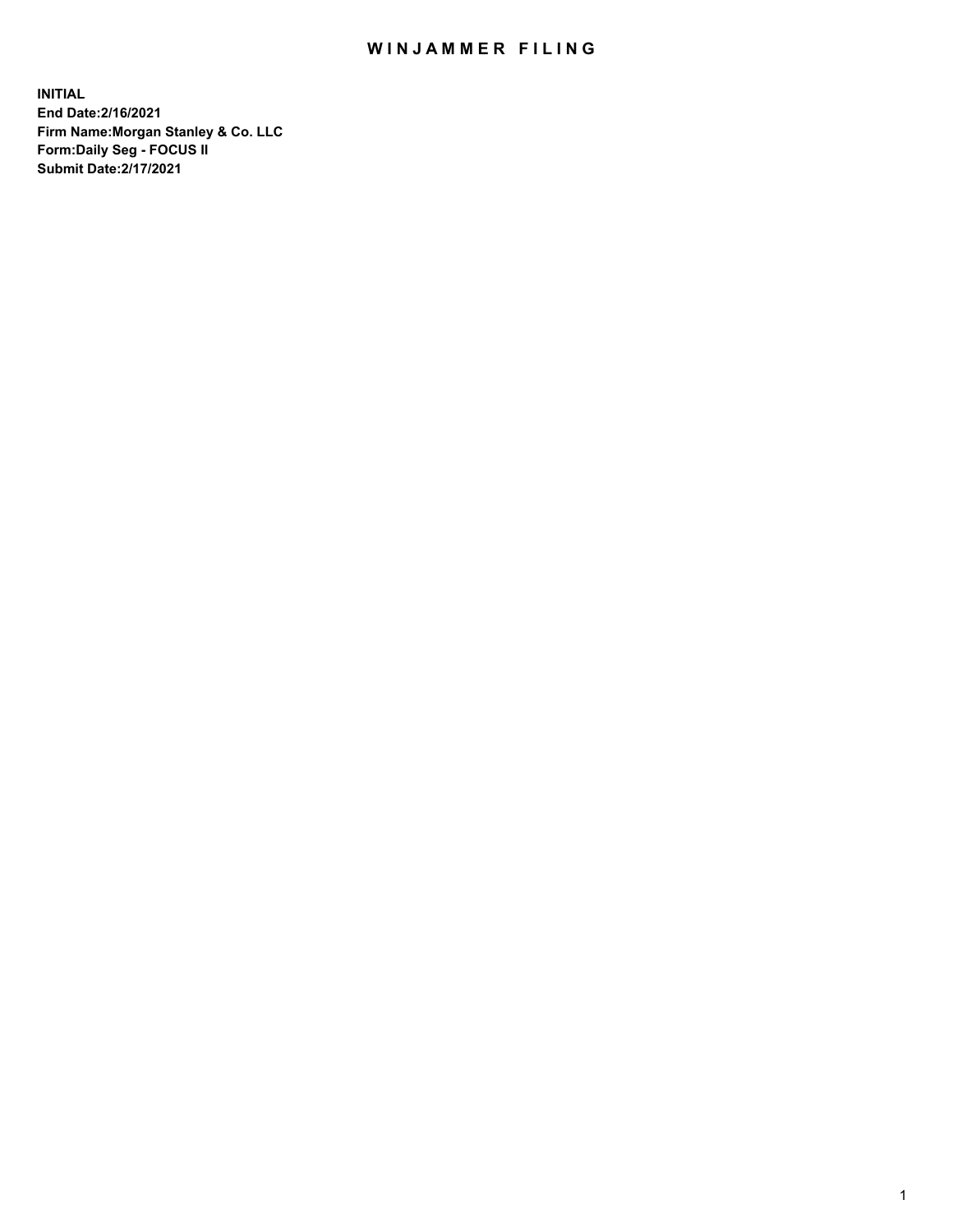**INITIAL End Date:2/16/2021 Firm Name:Morgan Stanley & Co. LLC Form:Daily Seg - FOCUS II Submit Date:2/17/2021 Daily Segregation - Cover Page**

| Name of Company                                                                                                                                                                                                                                                                                                                | <b>Morgan Stanley &amp; Co. LLC</b>                         |
|--------------------------------------------------------------------------------------------------------------------------------------------------------------------------------------------------------------------------------------------------------------------------------------------------------------------------------|-------------------------------------------------------------|
| <b>Contact Name</b>                                                                                                                                                                                                                                                                                                            | <b>Ikram Shah</b>                                           |
| <b>Contact Phone Number</b>                                                                                                                                                                                                                                                                                                    | 212-276-0963                                                |
| <b>Contact Email Address</b>                                                                                                                                                                                                                                                                                                   | Ikram.shah@morganstanley.com                                |
| FCM's Customer Segregated Funds Residual Interest Target (choose one):<br>a. Minimum dollar amount: ; or<br>b. Minimum percentage of customer segregated funds required:%; or<br>c. Dollar amount range between: and; or<br>d. Percentage range of customer segregated funds required between:% and%.                          | 235,000,000<br><u>0</u><br>0 <sub>0</sub><br>0 <sub>0</sub> |
| FCM's Customer Secured Amount Funds Residual Interest Target (choose one):<br>a. Minimum dollar amount: ; or<br>b. Minimum percentage of customer secured funds required:% ; or<br>c. Dollar amount range between: and; or<br>d. Percentage range of customer secured funds required between:% and%.                           | 140,000,000<br><u>0</u><br>0 <sub>0</sub><br>0 <sub>0</sub> |
| FCM's Cleared Swaps Customer Collateral Residual Interest Target (choose one):<br>a. Minimum dollar amount: ; or<br>b. Minimum percentage of cleared swaps customer collateral required:% ; or<br>c. Dollar amount range between: and; or<br>d. Percentage range of cleared swaps customer collateral required between:% and%. | 92,000,000<br><u>0</u><br><u>00</u><br>0 <sub>0</sub>       |

Attach supporting documents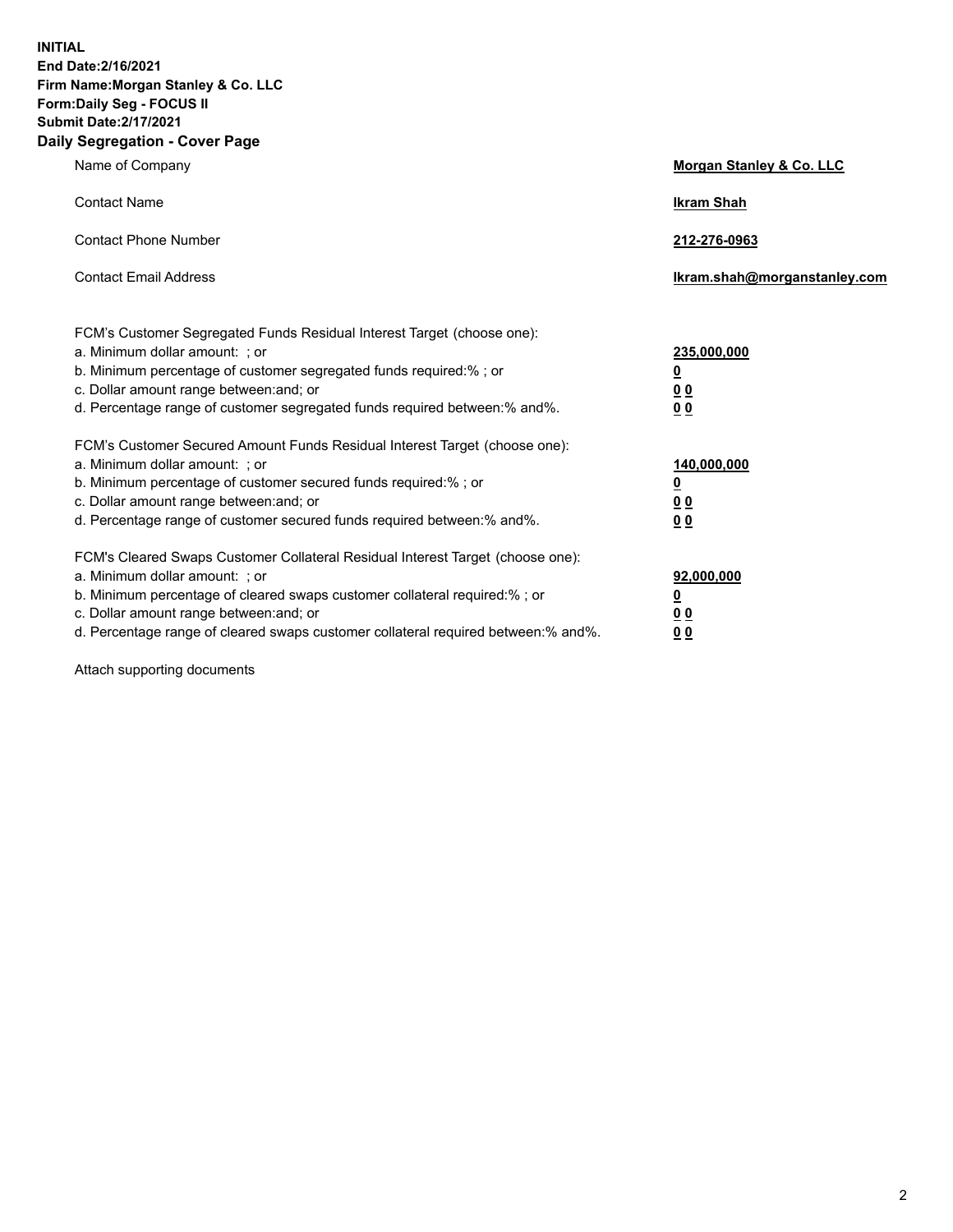## **INITIAL End Date:2/16/2021 Firm Name:Morgan Stanley & Co. LLC Form:Daily Seg - FOCUS II Submit Date:2/17/2021**

## **Daily Segregation - Secured Amounts**

Foreign Futures and Foreign Options Secured Amounts Amount required to be set aside pursuant to law, rule or regulation of a foreign government or a rule of a self-regulatory organization authorized thereunder **0** [7305] 1. Net ledger balance - Foreign Futures and Foreign Option Trading - All Customers A. Cash **4,281,009,936** [7315] B. Securities (at market) **2,308,033,089** [7317] 2. Net unrealized profit (loss) in open futures contracts traded on a foreign board of trade **943,410,770** [7325] 3. Exchange traded options a. Market value of open option contracts purchased on a foreign board of trade **19,815,102** [7335] b. Market value of open contracts granted (sold) on a foreign board of trade **-19,492,081** [7337] 4. Net equity (deficit) (add lines 1. 2. and 3.) **7,532,776,816** [7345] 5. Account liquidating to a deficit and account with a debit balances - gross amount **88,664,915** [7351] Less: amount offset by customer owned securities **-88,260,168** [7352] **404,747** [7354] 6. Amount required to be set aside as the secured amount - Net Liquidating Equity Method (add lines 4 and 5) 7. Greater of amount required to be set aside pursuant to foreign jurisdiction (above) or line 6. FUNDS DEPOSITED IN SEPARATE REGULATION 30.7 ACCOUNTS 1. Cash in banks A. Banks located in the United States **564,525,443** [7500] B. Other banks qualified under Regulation 30.7 **854,946,198** [7520] **1,419,471,641** [7530] 2. Securities A. In safekeeping with banks located in the United States **410,085,037** [7540] B. In safekeeping with other banks qualified under Regulation 30.7 **22,294,896** [7560] **432,379,933** [7570] 3. Equities with registered futures commission merchants A. Cash **22,505,318** [7580] B. Securities **0** [7590] C. Unrealized gain (loss) on open futures contracts **1,148,184** [7600] D. Value of long option contracts **0** [7610] E. Value of short option contracts **0** [7615] **23,653,502** [7620] 4. Amounts held by clearing organizations of foreign boards of trade A. Cash **0** [7640] B. Securities **0** [7650] C. Amount due to (from) clearing organization - daily variation **0** [7660] D. Value of long option contracts **0** [7670] E. Value of short option contracts **0** [7675] **0** [7680] 5. Amounts held by members of foreign boards of trade A. Cash **3,056,236,693** [7700] B. Securities **1,875,653,156** [7710] C. Unrealized gain (loss) on open futures contracts **942,262,586** [7720] D. Value of long option contracts **19,815,102** [7730] E. Value of short option contracts **-19,492,081** [7735] **5,874,475,456** [7740] 6. Amounts with other depositories designated by a foreign board of trade **0** [7760] 7. Segregated funds on hand **0** [7765] 8. Total funds in separate section 30.7 accounts **7,749,980,532** [7770] 9. Excess (deficiency) Set Aside for Secured Amount (subtract line 7 Secured Statement Page 1 from Line 8)

- 10. Management Target Amount for Excess funds in separate section 30.7 accounts **140,000,000** [7780]
- 11. Excess (deficiency) funds in separate 30.7 accounts over (under) Management Target **76,798,969** [7785]

**7,533,181,563** [7355]

## **7,533,181,563** [7360]

**216,798,969** [7380]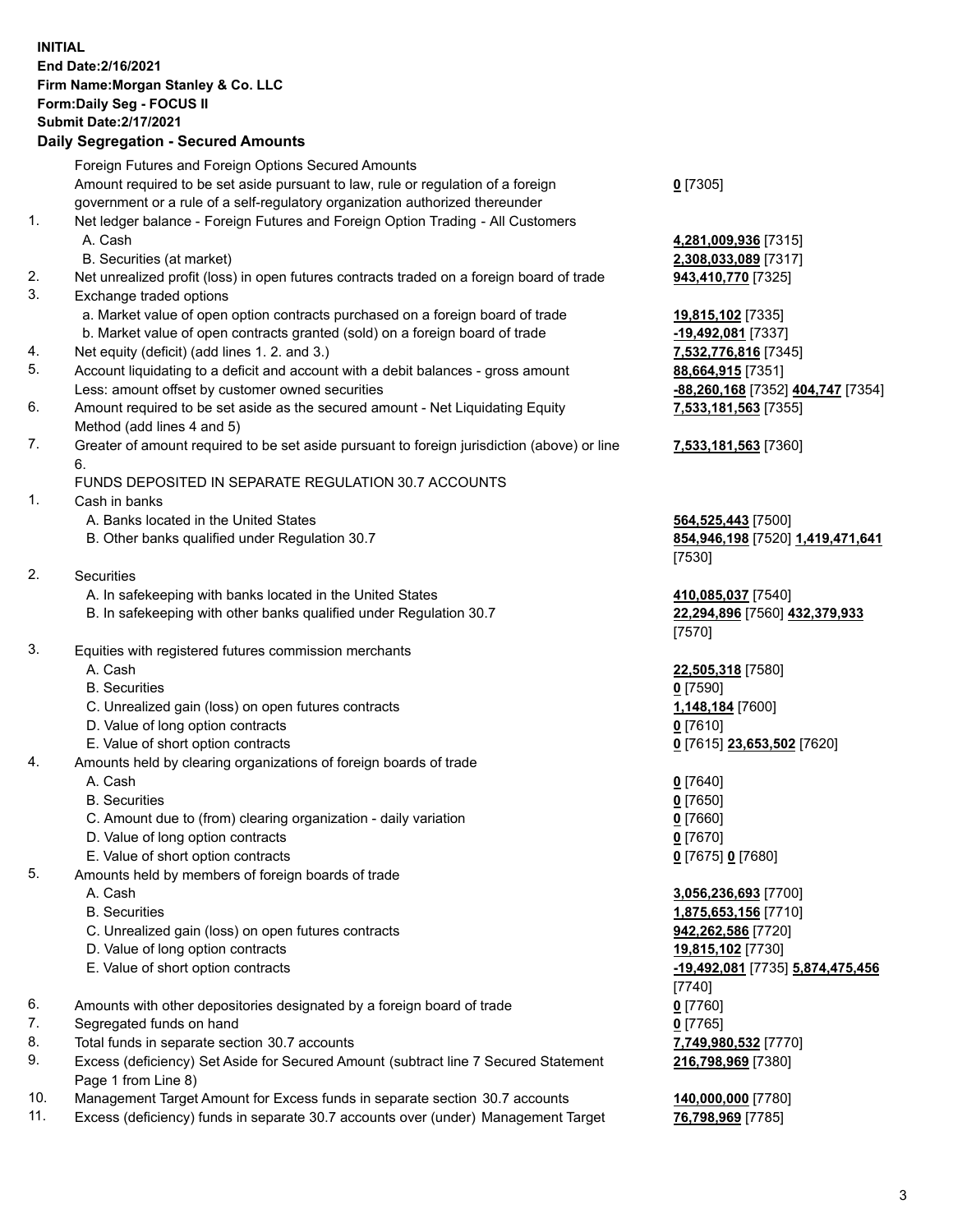**INITIAL End Date:2/16/2021 Firm Name:Morgan Stanley & Co. LLC Form:Daily Seg - FOCUS II Submit Date:2/17/2021 Daily Segregation - Segregation Statement** SEGREGATION REQUIREMENTS(Section 4d(2) of the CEAct) 1. Net ledger balance A. Cash **15,955,691,938** [7010] B. Securities (at market) **8,599,508,169** [7020] 2. Net unrealized profit (loss) in open futures contracts traded on a contract market **759,043,279** [7030] 3. Exchange traded options A. Add market value of open option contracts purchased on a contract market **704,592,813** [7032] B. Deduct market value of open option contracts granted (sold) on a contract market **-459,011,386** [7033] 4. Net equity (deficit) (add lines 1, 2 and 3) **25,559,824,813** [7040] 5. Accounts liquidating to a deficit and accounts with debit balances - gross amount **956,163,573** [7045] Less: amount offset by customer securities **-843,859,383** [7047] **112,304,190** [7050] 6. Amount required to be segregated (add lines 4 and 5) **25,672,129,003** [7060] FUNDS IN SEGREGATED ACCOUNTS 7. Deposited in segregated funds bank accounts A. Cash **4,264,066,771** [7070] B. Securities representing investments of customers' funds (at market) **0** [7080] C. Securities held for particular customers or option customers in lieu of cash (at market) **1,079,637,381** [7090] 8. Margins on deposit with derivatives clearing organizations of contract markets A. Cash **13,158,280,749** [7100] B. Securities representing investments of customers' funds (at market) **0** [7110] C. Securities held for particular customers or option customers in lieu of cash (at market) **7,519,870,788** [7120] 9. Net settlement from (to) derivatives clearing organizations of contract markets **-59,513,148** [7130] 10. Exchange traded options A. Value of open long option contracts **704,592,813** [7132] B. Value of open short option contracts **and the set of our original contracts -459,011,386** [7133] 11. Net equities with other FCMs A. Net liquidating equity **9,690,318** [7140] B. Securities representing investments of customers' funds (at market) **0** [7160] C. Securities held for particular customers or option customers in lieu of cash (at market) **0** [7170] 12. Segregated funds on hand **0** [7150] 13. Total amount in segregation (add lines 7 through 12) **26,217,614,286** [7180] 14. Excess (deficiency) funds in segregation (subtract line 6 from line 13) **545,485,283** [7190] 15. Management Target Amount for Excess funds in segregation **235,000,000** [7194]

16. Excess (deficiency) funds in segregation over (under) Management Target Amount Excess

**310,485,283** [7198]